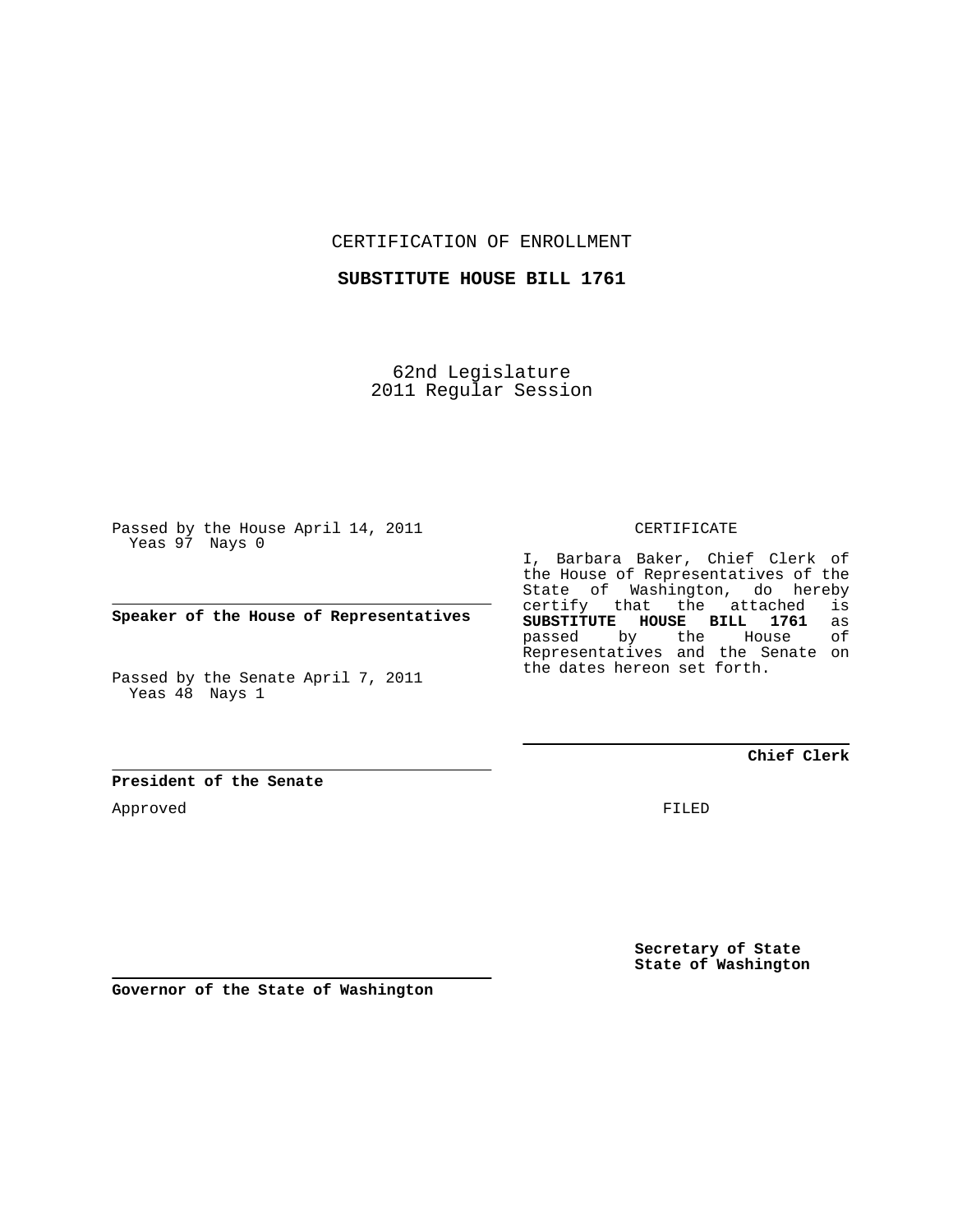## **SUBSTITUTE HOUSE BILL 1761** \_\_\_\_\_\_\_\_\_\_\_\_\_\_\_\_\_\_\_\_\_\_\_\_\_\_\_\_\_\_\_\_\_\_\_\_\_\_\_\_\_\_\_\_\_

\_\_\_\_\_\_\_\_\_\_\_\_\_\_\_\_\_\_\_\_\_\_\_\_\_\_\_\_\_\_\_\_\_\_\_\_\_\_\_\_\_\_\_\_\_

## AS AMENDED BY THE SENATE

Passed Legislature - 2011 Regular Session

## **State of Washington 62nd Legislature 2011 Regular Session**

**By** House Capital Budget (originally sponsored by Representatives Dunshee and Ormsby; by request of Washington State Housing Finance Commission)

READ FIRST TIME 02/22/11.

 1 AN ACT Relating to limiting private activity bond issues by out-of- 2 state issuers; amending RCW 39.46.020 and 39.86.140; and adding a new 3 section to chapter 39.46 RCW.

4 BE IT ENACTED BY THE LEGISLATURE OF THE STATE OF WASHINGTON:

 5 **Sec. 1.** RCW 39.46.020 and 2001 c 299 s 15 are each amended to read 6 as follows:

 7 Unless the context clearly requires otherwise, the definitions in 8 this section apply throughout this chapter.

 9 (1) "Bond" means any agreement which may or may not be represented 10 by a physical instrument, including notes, warrants, or certificates of 11 indebtedness, that evidences an indebtedness of the state or a local 12 government or a fund thereof, where the state or local government 13 agrees to pay a specified amount of money, with or without interest, at 14 a designated time or times to either registered owners or bearers, 15 including debt issued under chapter 39.50 RCW.

16 (2) "Host approval" means an approval of an issue of bonds by an 17 applicable elected representative of the state or local government, 18 having jurisdiction, for purposes of section  $147(f)(2)(A)(ii)$  of the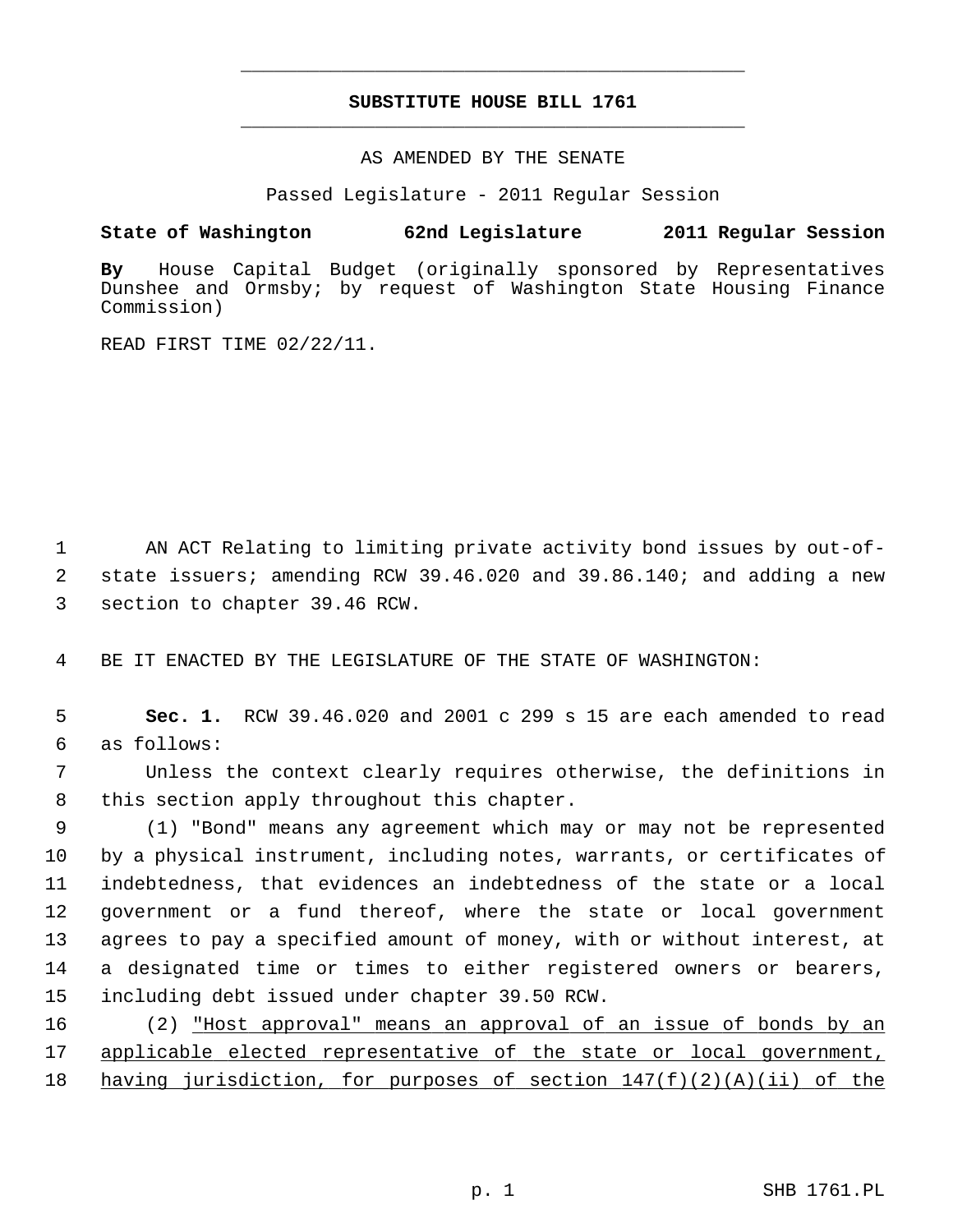1 internal revenue code, over the area in which a facility is located 2 that is to be financed with bonds issued by an issuer that is not the 3 state or a local government.

 4 (3) "Local government" means any county, city, town, special 5 purpose district, political subdivision, municipal corporation, or 6 quasi municipal corporation, including any public corporation created 7 by such an entity.

8  $((+3))$   $(4)$  "Obligation" means an agreement that evidences an 9 indebtedness of the state or a local government, other than a bond, and 10 includes, but is not limited to, conditional sales contracts, lease 11 obligations, and promissory notes.

12  $((+4))$   $(5)$  "State" includes the state, agencies of the state, and 13 public corporations created by the state or agencies of the state.

14  $((+5))$  (6) "Treasurer" means the state treasurer, county 15 treasurer, city treasurer, or treasurer of any other municipal 16 corporation.

17 NEW SECTION. **Sec. 2.** A new section is added to chapter 39.46 RCW 18 to read as follows:

19 (1) It is the policy of this state that in order to maintain an 20 effective system of monitoring the use of federal subsidies within the 21 state, facilities within the state proposed to be financed with bonds 22 issued by an issuer formed or organized under the laws of another state 23 must receive prior approval from the statewide issuer authorized by the 24 laws of Washington to issue bonds for the proposed project in 25 accordance with this section.

26 (2)(a) At least one hundred twenty days prior to the public hearing 27 for the proposed issuance of bonds for a project located in this state 28 by an issuer formed or organized under the laws of another state, the 29 issuer must notify the statewide issuer authorized under the laws of 30 Washington to issue bonds for the proposed project and provide the 31 information required under (b) of this subsection.

32 (b) The following items and information must be received by the 33 statewide issuer authorized under the laws of Washington to issue bonds 34 for the proposed project:

35 (i) A copy of the proposed notice of public hearing pertaining to 36 the facilities, providing the date and location of the proposed 37 hearing;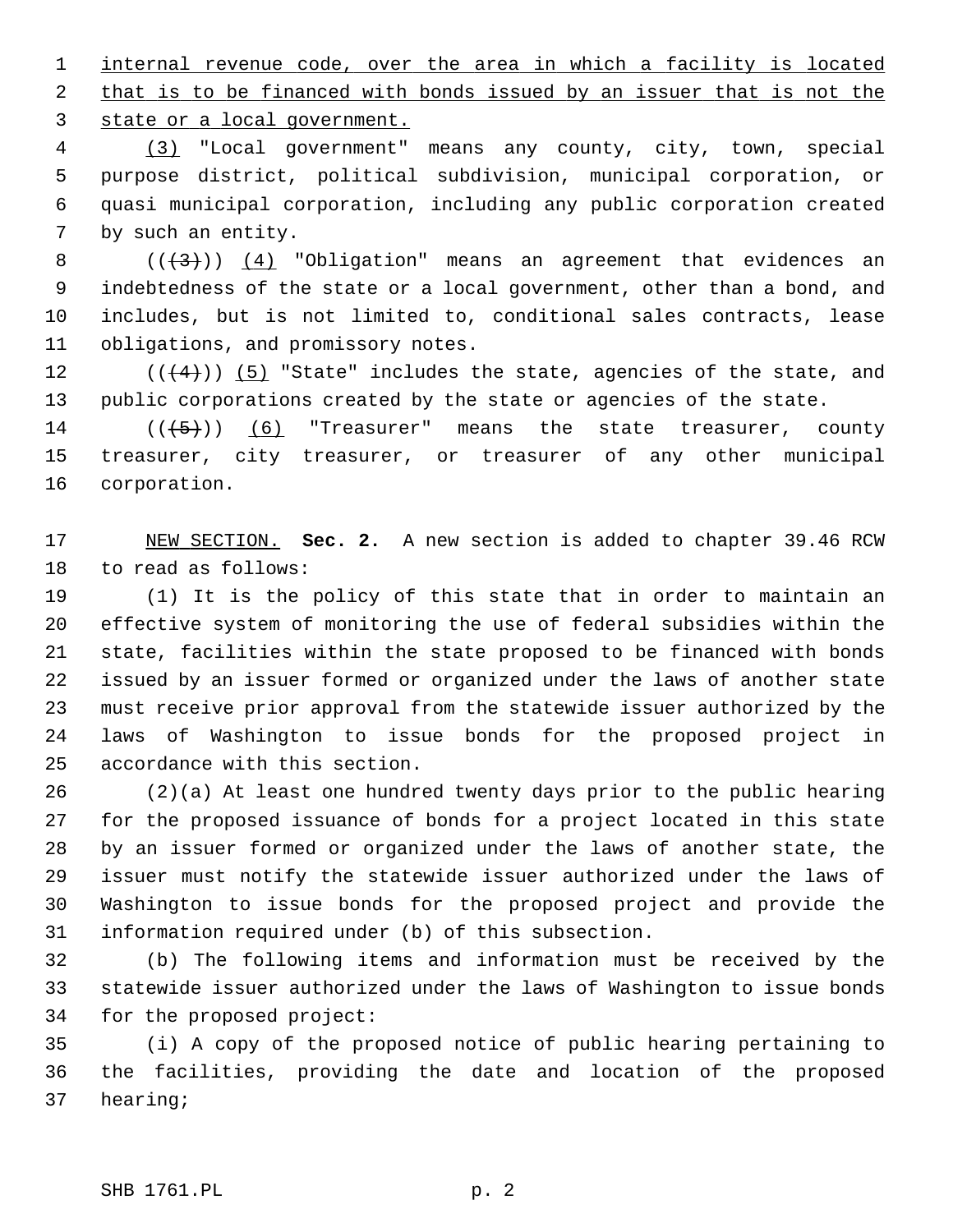1 (ii) The maximum stated principal amount of the bonds;

2 (iii) A description of the facility, including its location;

3 (iv) A description of the plan of finance;

4 (v) The name of the issuer of the bonds;

 5 (vi) The name of the initial owner or principal user of the 6 facility;

 7 (vii) A description of how the project will meet the public policy 8 requirements and objectives of this state including the policies of the 9 statewide issuer under Washington law; and

10 (viii) A check in the amount established by the statewide issuer 11 under Washington law to perform the review.

12 (c) If the statewide issuer authorized to issue the bonds under 13 Washington law determines that the facility and the items and 14 information submitted under (b) of this subsection are consistent with 15 the laws and public policy of the state and are in the best interest of 16 the state, then the statewide issuer shall issue a written approval 17 under this section authorizing the governmental unit to grant its host 18 approval of the public hearing in its discretion.

19 (d) If the statewide issuer authorized to issue the bonds under 20 Washington law determines that the facility and the items and 21 information submitted under (b) of this subsection are not consistent 22 with the laws and public policy of the state and are not in the best 23 interest of the state, then the public hearing may not proceed and the 24 bonds may not be issued by an issuer formed or organized under the laws 25 of another state.

26 (3)(a) By December 1, 2011, annually each December 1st until 27 December 1, 2014, and December 1st every five years thereafter, each 28 statewide issuer receiving the notice required by subsection (2) of 29 this section from an issuer formed or organized under the laws of 30 another state shall, within existing funds, submit a report to the 31 appropriate committees of the legislature.

32 (b) Each report under (a) of this subsection must provide, for 33 annual reports the following information from the previous fiscal year, 34 and for other reports the following information from each of the 35 previous fiscal years:

36 (i) The number of proposed projects for which the statewide issuer 37 received notice and the information described under subsection (2) of 38 this section;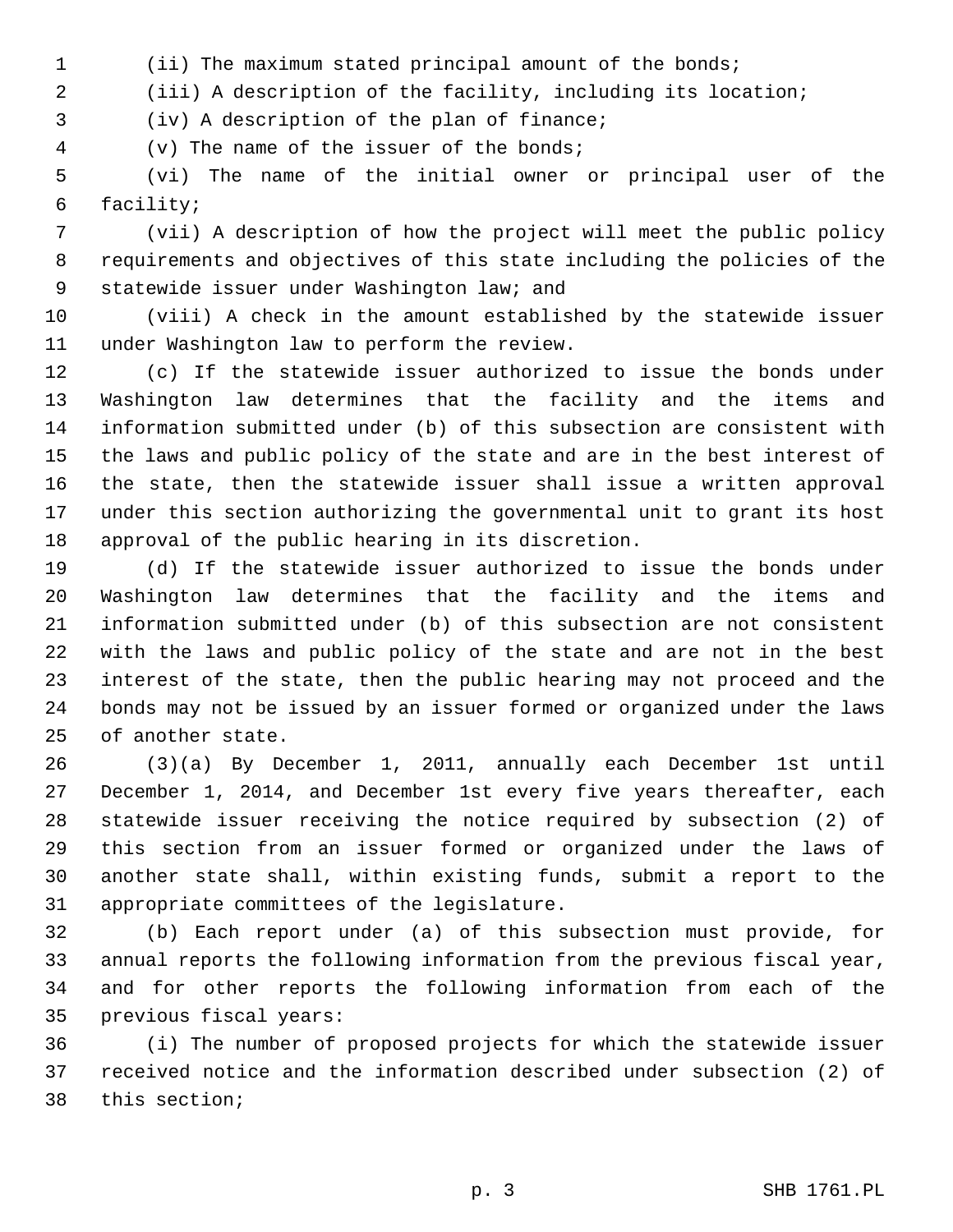1 (ii) A description of the projects for which notice was submitted;

2 (iii) The dollar amount of each proposed project;

3 (iv) The location of each proposed project;

 4 (v) Whether the proposed project was approved by the statewide 5 issuer; and

 6 (vi) For any project that was not approved by the statewide issuer, 7 the reasons for the statewide issuer's decision.

 8 **Sec. 3.** RCW 39.86.140 and 2010 1st sp.s. c 6 s 8 are each amended 9 to read as follows:

10 (1) No issuer may receive an allocation of the state ceiling 11 without a certificate of approval from the agency. The agency may not 12 make an allocation of the state ceiling to an issuer formed or 13 organized under the laws of another state.

14 (2) For each state ceiling allocation request, an issuer shall 15 submit to the agency, no sooner than ninety days prior to the beginning 16 of a calendar year for which an allocation of the state ceiling is 17 being requested, a form identifying:

18 (a) The amount of the allocation sought;

19 (b) The bond use category from which the allocation sought would be 20 made;

21 (c) The project or program for which the allocation is requested;

22 (d) The financing schedule for which the allocation is needed; and

23 (e) Any other such information required by the agency, including 24 information which corresponds to the allocation criteria of RCW 25 39.86.130.

26 (3) The agency may approve or deny an allocation for all or a 27 portion of the issuer's request. Any denied request, however, shall 28 remain on file with the agency for the remainder of the calendar year 29 and shall be considered for receiving any allocation, reallocation, or 30 carryforward of unused portions of the state ceiling during that 31 period.

32 (4) After receiving an allocation request, the agency shall mail to 33 the requesting issuer a written certificate of approval or notice of 34 denial for an allocation amount, by a date no later than the latest of 35 the following:

36 (a) February 1st of the calendar year for which the request is 37 made;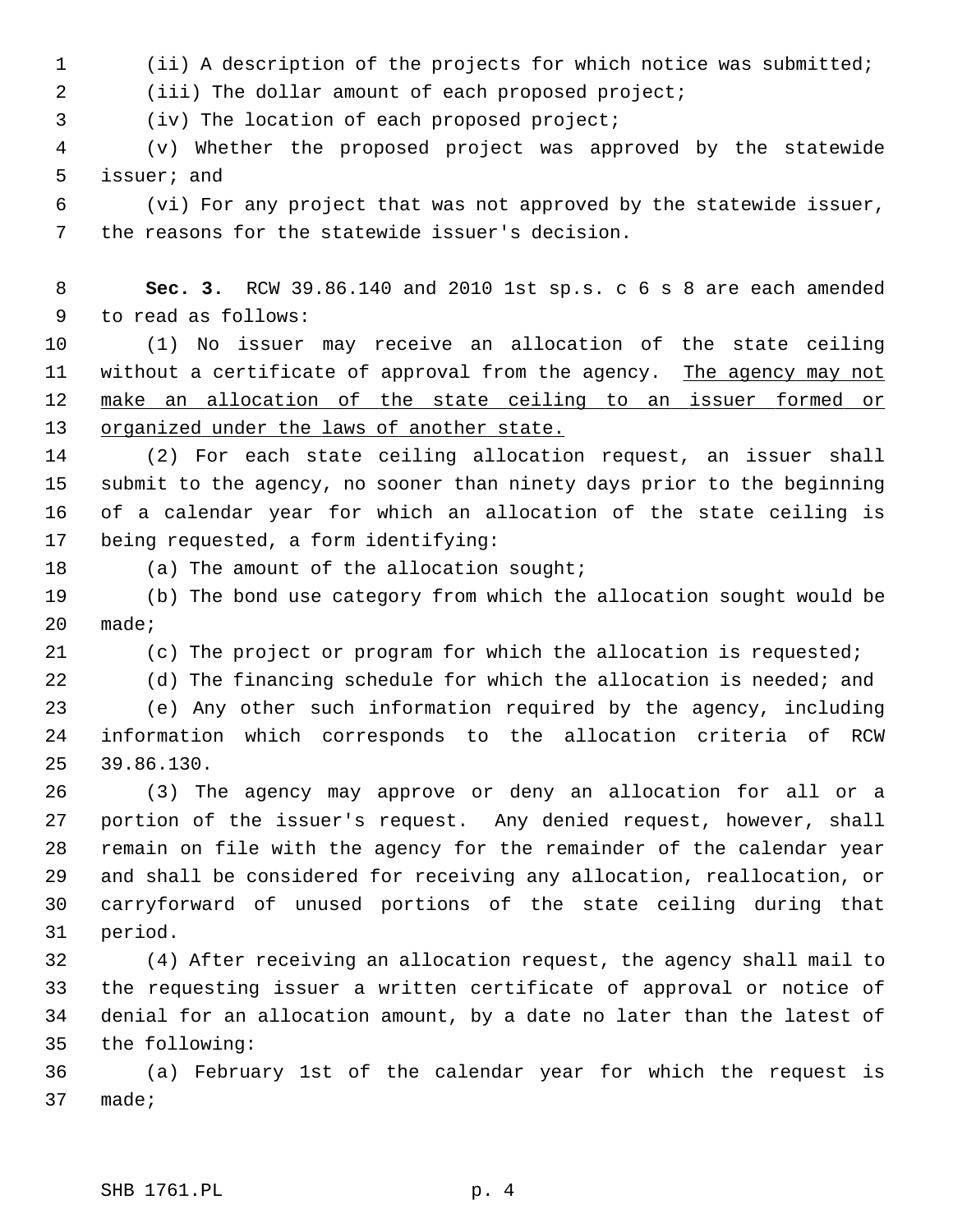1 (b) Fifteen days from the date the agency receives an allocation 2 request; or

 3 (c) Fifteen days from the date the agency receives a recommendation 4 by the board with regard to a small issue allocation request, should 5 the board choose to review individual requests.

 6 (5)(a) For requests of the state ceiling of any calendar year, the 7 following applies to all bond use categories except housing and student 8 loans:

 9 (i) Except for housing and student loans, any allocations granted 10 prior to April 1st, for which bonds have not been issued by July 1st of 11 the same calendar year, shall revert to the agency on July 1st of the 12 same calendar year for reallocation unless an extension or carryforward 13 is granted;

14 (ii) Except for housing and student loans, any allocations granted 15 on or after April 1st, for which bonds have not been issued by October 16 15th of the same calendar year, shall revert to the agency on October 17 15th of the same calendar year for reallocation unless an extension or 18 carryforward is granted.

19 (b) For each calendar year, any housing or student loan 20 allocations, for which bonds have not been issued by December 15th of 21 the same calendar year, shall revert to the agency on December 15th of 22 the same calendar year for reallocation unless an extension or 23 carryforward is granted.

24 (6) An extension of the deadlines provided by subsection (5) of 25 this section may be granted by the agency for the approved allocation 26 amount or a portion thereof, based on:

27 (a) Firm and convincing evidence that the bonds will be issued 28 before the end of the calendar year if the extension is granted; and

29 (b) Any other criteria the agency deems appropriate.

30 (7) If an issuer determines that bonds subject to the state ceiling 31 will not be issued for the project or program for which an allocation 32 was granted, the issuer shall promptly notify the agency in writing so 33 that the allocation may be canceled and the amount may be available for 34 reallocation.

35 (8) Bonds subject to the state ceiling may be issued only to 36 finance the project or program for which a certificate of approval is 37 granted.